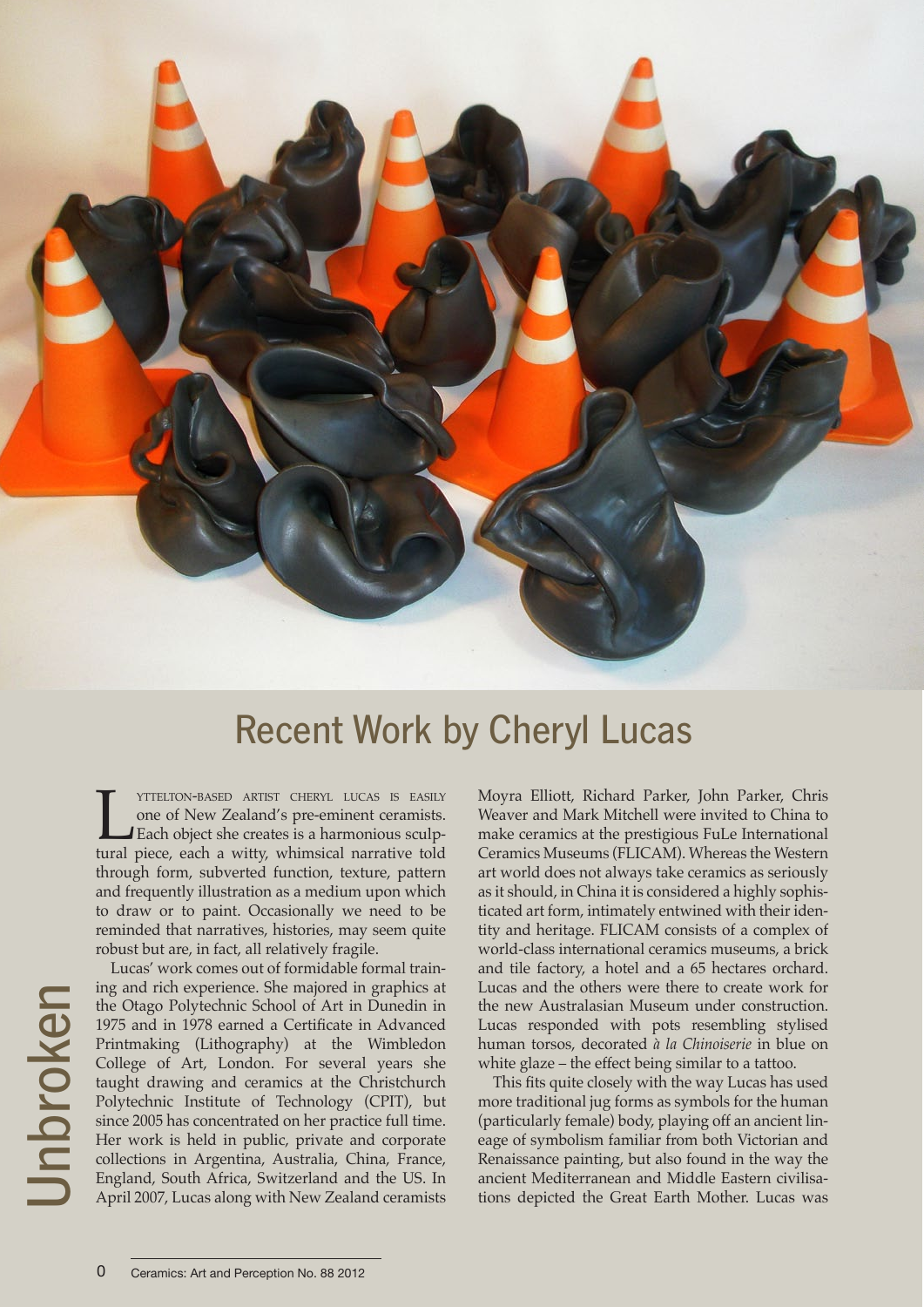

able to extend that classical synthesis to include both Chinese and New Zealand ceramics traditions and seeing that the relative brevity of New Zealand's ceramics lineage (despite the obvious influence of Bernard Leach and Shoji Hamada on 'art pottery') left her far more free to explore the metaphorical and aesthetic limits of ceramics as a contemporary visual artistic medium.

"The China experience was pivotal in freeing me up," says Lucas. "The realisation that New Zealand's 200 years of ceramics history could actually be a positive thing shot home to me."

In September 2010, February and June 2011, New Zealand's Canterbury region was rocked by severe earthquakes. Fortunately Lucas' studio emerged relatively unscathed but the catastrophic event resonates yet. Of course, nothing suggests the impact of such a disaster more strongly than the shattered shards of fired clay from generic domestic items to fine art ceramics but perhaps this too obvious. Lucas responded to the quakes by creating a *Royally Munted* (a play on Royal Minton and the commonly used trans-Tasman slang for wrecked, stuffed, buggered) series of objects consisting of strategically squashed pots and ubiquitous road cones. The road cones themselves are primarily orange but everything else

*Facing page: Royally Munted. 2010. Above: Harder Larder. 2011.*

is finished in a dull grey glaze inspired by the liquefaction silt that bubbled up seemingly everywhere in shattered Christchurch. Lucas had experimented with firing the silt itself but, being primarily ferrous, the result was a rather boring terracotta colour. These are probably the most interesting New Zealandmade ceramics to reference geological activity since Len Castle's "inverted volcano" bowls of the 1980s.

*Royally Munted* was first exhibited at the inaugural exhibition at Chambers241 gallery – a response to the lack of exhibition spaces following the ravages of the earthquakes, in a show themed around the city in flux. While Lucas' piece was relatively small in scale and a return to the museum tradition of objects on a plinth rather than a more expansive installation, its whimsical charm and narrative eloquence made it stand out.

Lucas' work frequently tells such stories. On a happier note, 2011 saw Lucas awarded the inaugural NZ\$10,000 Sculpture on the Peninsula Award as part of the event of the same name based at Loudon, Teddington on Canterbury's Banks Peninsula. The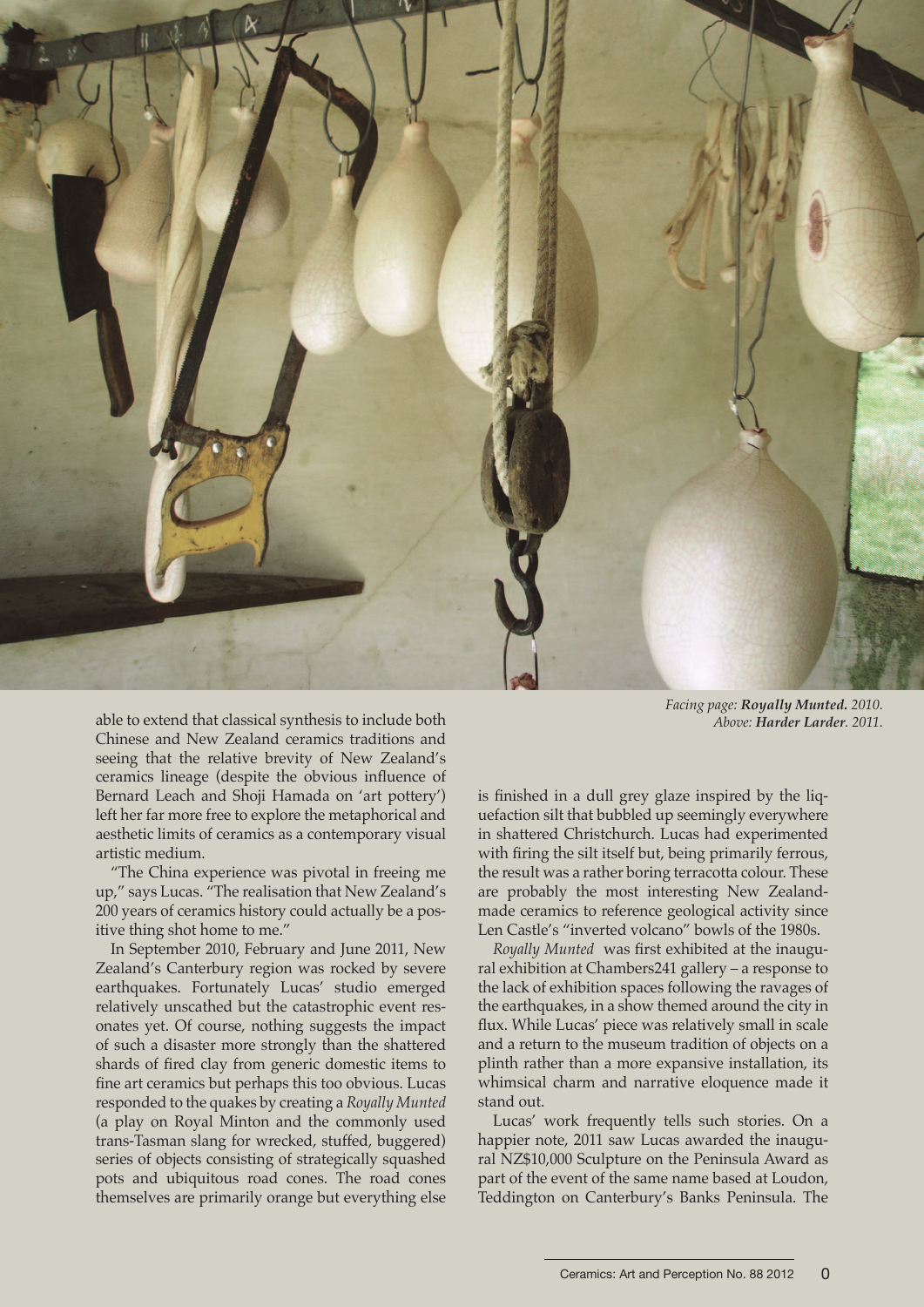